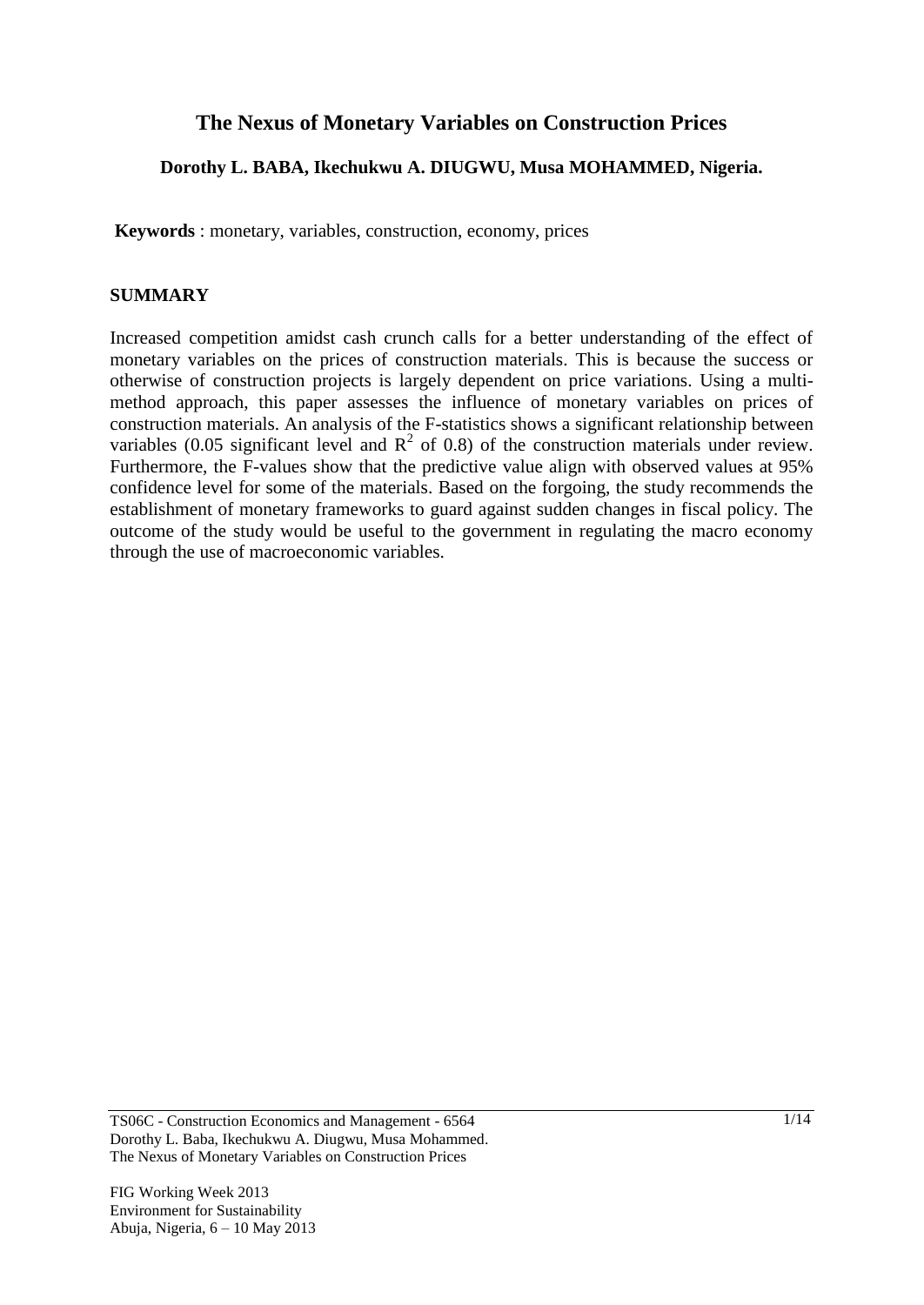# **The Nexus of Monetary Variables on Construction Prices**

## **Dorothy L. BABA, Ikechukwu A. DIUGWU, Musa MOHAMMED, Nigeria.**

## **1. INTRODUCTION**

The role of the construction sector in the overall wellbeing and growth of global and national economies cannot be overemphasized. According to Walsh and Sawhney (2003) (cited in Best and Langston, 2005),with a contribution of 10.7%, 6.3% and between 5% to 8% to USA, Australian, and European Union countries respectively in 1996, construction activities are major contributors to the Gross Domestic Product (GDP) of industrialized countries. . Again, inferences from a a World Bank study suggest that in terms of infrastructure development, construction activitieshave direct correlation with other economic activities (Dikko, 2002).

The need to provide adequate for the ever growing human population makes the housing subsector of the construction market; and slight variations and or fluctuations in prices of construction material greatly affects the achievenemnt of the housing for all vision. Consequently, the performance of the housing market has a major impact on the overall performance of the economy. When there are instability in the housing sector, two factors frequently cited as being responsible for this variation/fluctuation are are rising income levels and the inflation

It is expected that the impact of government's fiscal and monetary policies, especially in developing economics where government is the largest client of construction companies would be great in the construction industry beacuse of what Dikko (2002) describes as its multiplier effect on growth in other sectors of the economy. It therefore follows that for the construction sector in particular, and the economy of a country in general to remain competitive, the economic policies of governemnt must not only be effective, efficient, and productive, but must also be seen to be favourable to the growth of the sector. There are views for instance, that economic policies which aim to control credit so as to curtail inflation, stabilize the price level and exchange rate, achieve equilibrium in balance of payment, and promote economic development is a major requirement in a developing economy (Jhingan, 2003). These policies are expressed as monetary policies, and are measured through ratios, and figures described as monetary variables. Jhingan (2003) concurs that monetary variables they are a major regulator of aggregate demand, through supply of money, cost of money, and availability of credit in the formal sector of such economies. Therefore, in developing economies where government not only procures the highest volume of construction works, but also dictates the policies of the economy, such government can determine how its various monetary policies affect the cost of procuring construction works.

The relationship among various monetary and macro-economic variables like inflation, interest rate, money supply, money demand, and exchange rate, and the construction industry has been a subject of research for some time now. Studies abound that show relationships between different aspects of construction and the dominant monetary variables. Baloi and Price (2001) studied risk factors affecting the cost performance, or the incidence of cost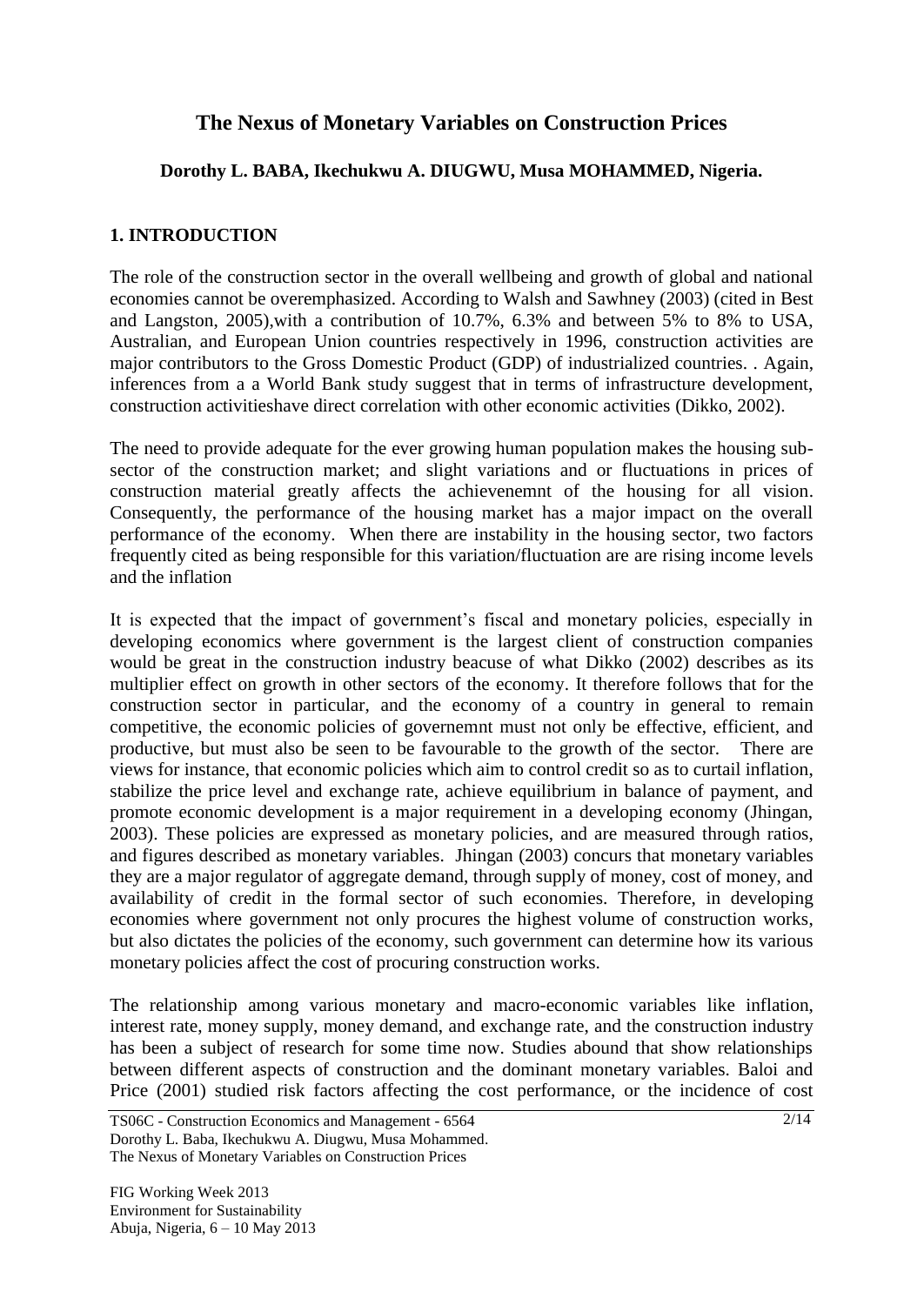overruns of construction projects identified inflation, exchange rate and market condition as some of the risks associated with poor cost performance of construction projects. Rwelamila and Lobelo (2002) also noted that monetary policies and variables have indirect effect on the construction industry, with extreme situations leading to insolvency among companies in the construction sector. Macro-economic risks and uncertainties as related to construction were examined by Okema (2002). The effect of macro-economic factors on the ability to develop predictive cost models for the construction industry was the subject of a study by Dikko (2002), who identified inflation, interest rates, exchange rates, and import duties and tariffs as major causes of change in prices and rates of construction elements. Macroeconomic variables such as the Purchasing Power Party (PPP) has also been used to compare the performance of construction projects across national boundaries (Best and Langston, 2005). The study by Oyediran (2001) on movement of construction prices and macro-economic variables in Nigeria, in addition to giving a a general view of the situation in Nigeria, also helped identify some of the difficulties associated with collation of construction price data in Nigeria. A further study by Oyediran (2003) examined the effect of micro-economic variables on building construction cost.

The paper is the outcome of a study that sought to determine the effect of identified monetary variables on construction prices. Guided by the above studies, especially Oyediran (2001), this research adopts a more streamlined direction, by studying relationships between some monetary variables and the cost of construction procurement in Nigeria. It utilised macroeconomic data on interest rate, money supply, credit facilities to both the private public sectors to ascertain if any relationship exists among those variables. These costs were expressed as basic prices and bill of quantity (BoQ) unit rates.

# **2. ROLES OF MONETARY POLICY IN ECONOMY BUILDING**

Monetary policy is described as a deliberate action of the monetary authorities to influence the quantity, cost and availability of money credit in order to achieve desired macroeconomic objectives of internal and external balances, carried out through changing money supply and/or interest rates with the aim of managing the quantity of money in the economy (Central Bank of Nigeria, 2011:4). The official goals usually include relatively stable prices and low [unemployment](http://en.wikipedia.org/wiki/Unemployment) rate. The Board of Governors of the Federal Reserve System (2005:15) notes that monetary policy serves "to promote effectively the goals of maximum employment, stable prices, and moderate long-term interest rates." Monetary policy increases the growth rate of the economy by influencing the cost and availability of credit, controlling inflation, and stabilization of price level (Jhingan, 2003). Other uses of monetary policy include the stabilization of exchange rate, maintenance of an equilibrium in balance of payment and promotion of economic development. These uses of monetary policy in the economy notwithstanding, there are suggestions of a declining use of monetary policy as an instrument of economic stabilization in developed countries (Jhingan, 2003).

In spite of the relative success of monetary policy in ensuring economic stability in the developed countries, the story in developing countries may be different as these are likely to have problems establishing an effective operating monetary policy. This is further compounded by the difficulties in forecasting money demand, as well as a fiscal pressure to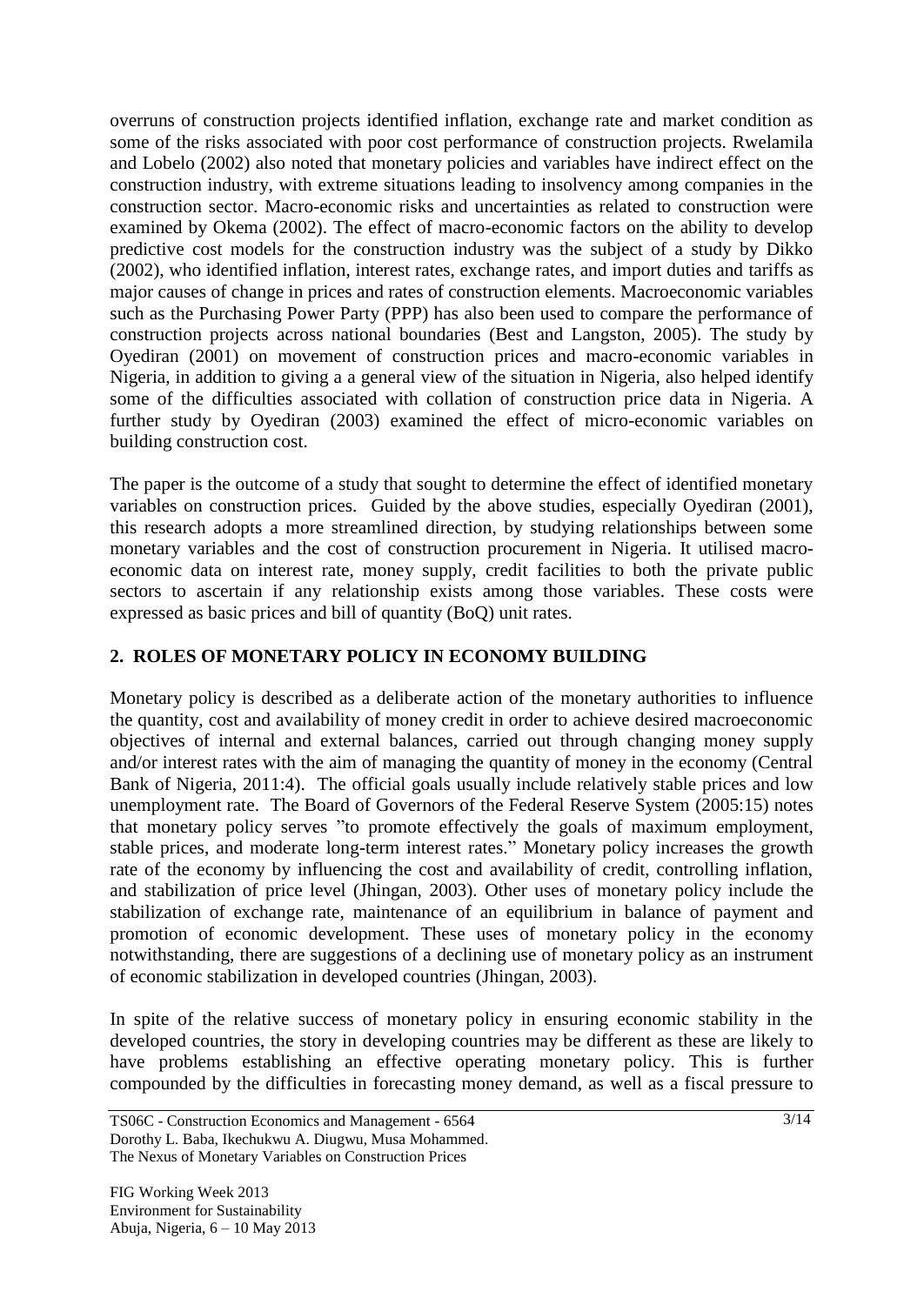levy the [inflation](http://en.wikipedia.org/wiki/Inflation) tax by expanding the monetary base rapidly. In general, the apex bank in many developing countries have poor records in managing monetary policy because they are not independent of government. In these countries, good monetary policies are often relegated to the background, while the political desires of the government are projected; For this and other reasons, developing countries that want to establish credible monetary policy may institute a currency board or adopt [dollarization.](http://en.wikipedia.org/wiki/Dollarization) Such forms of monetary institutions thus essentially tie the hands of the government from interference and, it is hoped, that such policies will import the monetary policy of the anchor nation. Recent attempts at liberalizing and reforming financial markets (particularly the recapitalization of banks and other financial institutions in [Nigeria](http://en.wikipedia.org/wiki/Nigeria) and elsewhere) are gradually providing the latitude required to implement monetary policy frameworks by the relevant central banks as documented by Amassona *et al* (2011)

The success of monetary policy depends on the operating environment, the institutional framework adopted, and the choice and mix of instruments used. (Basurto and Ghosh, 2001). In Nigeria the design and implementation of monetary policy is the responsibility of the Central Bank of Nigeria (CBN). This is specified among the mandates of the CBN in CBN Act of 1958. Currently the monetary policy framework of Nigeria focuses on the maintenance of price stability, while making the promotion of growth and employment its secondary goals.

## **2.1 Contribution of Construction Industry to Economy**

The construction industry contributes substantially to global and national economic development and stability. Along this line of thought, Dikko (2002) opines that the construction industry, in form of infrastructure and housing has a multiplier effect on the growth in other sectors. In the United Kingdom for instance, in the year 2009, about 194,000 construction firms employed over 2 million people (Sharp, 2010). In 2008, Dye and Sosimi (2010) note that the construction industry contributed about £75 billion to the UK economy. In Nigeria, the industry accounted for about 5-7% improvement in the GDP growth, and over 42% of the fixed capital growth in the last forty years (Olatunji and Bashorun, 2006). It is not entirely out of place to say that a two-way relationship exists between the construction industry and the economy. The construction industry can be described as a source of capital formation and investment for the economy and it is affected by the economic decisions taken to ensure the growth of the economy.

## **3 RESEARCH METHODOLOGY**

The study to evaluate the influence of monetary variables on construction cost involves the collation and analysis of data on both macro- and micro-economic variables over a period of time. The methodology adopted for this study includes the use of survey research method. This study relies heavily on secondary sources of data for information on monetary variables and construction prices. The sampling design adopted for this is a non probabilistic purposive sampling method. This is necessary in order to avoid the accidental inclusion of cases that will affect the outcome of the study, thereby affecting the relaibility and validity of the research outcome. In sampling data on interest rate, the monetary policy of the Federal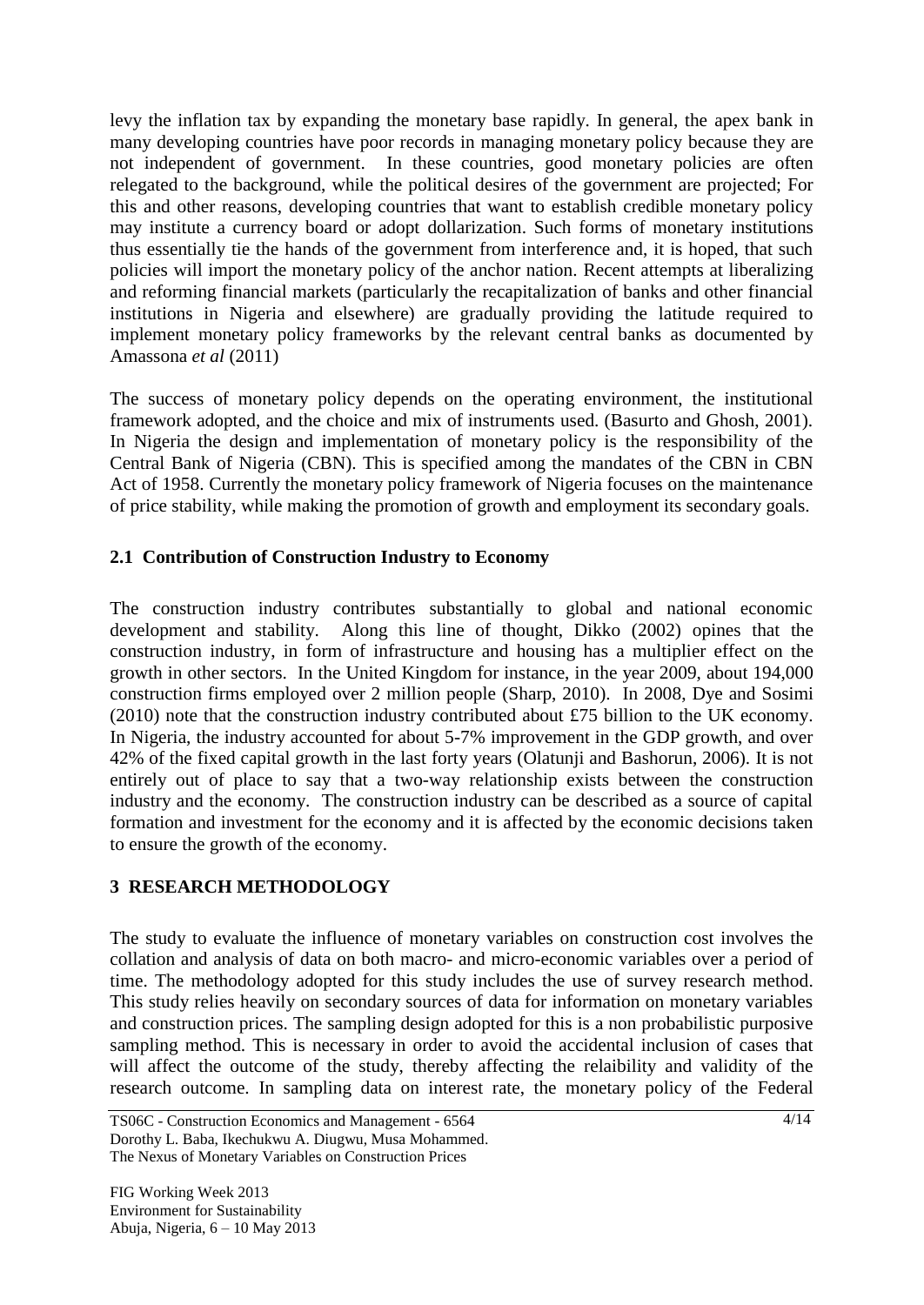Government of Nigeria, was put into consideration. A review of the monetary policy of Nigeria revealed that the policy of fixing interest rates was stopped in 1993, and a regime of indirect control adopted where interest rate is left to market forces, with the minimum rediscount rate adjusted as market indicators improved or deteriorated. Consequently, sampling period was restricted to 1994 upwards, in order to ensure that all variables fall within the period of indirect monetary policy. No inconsistency is expected in this sample due to the fact that it is not manipulated.

The absence of a regular construction databank in Nigeria affected the sampling of construction price data. The absence of Construction Price Index led to the adoption of one price level for sampling this data. The basic price of selected materials was used, and the construction price items were restricted to structural frame components. This is because these items have very little variation in specification across different prices. The data collected for research were processed using E-view (Economic view) software/application. The graphical output allows for viewing of trends which are not readily seen in tabulated data. The data were subjected to trend observation (a trend analysis of the monetary variables and construction cost), as well as regression analysis, which was used to determine the relationship between monetary variables and construction cost.

### **3.1 Model Specifications**

It is posited here that fluctuations in monetary variables could affect construction prices. relationship with monteary variables of contructions. The mathematical model of this can be derived as follows:

Price of an item  $\propto$  monetary variables

 $P \propto$  monetary variables

 $\text{Prices} = \text{F}(\text{monetary variables})$ 

 $=$  F (interest rates, credit to private sector, credit to public sector, money supply)

Solving the above mathematcal function yields,

 $P = \beta + \infty I + \mu C_{nr} + \infty C_{nu} + \varphi t + e$ 

Where:

 $P =$  the price of an item of the selected construction price

 $\beta$  = regression constant

**∞** = **i**nterest rate coefficient

 $\mu$  = credit to the private sector,

 $\alpha$  = the coefficient of public sector credit, while

 $\varphi$  = associated with the total money supply

## **3.2 Types of Data Used**

The data used for thia study can be categorised into two broad type; monetary variables, and construction price.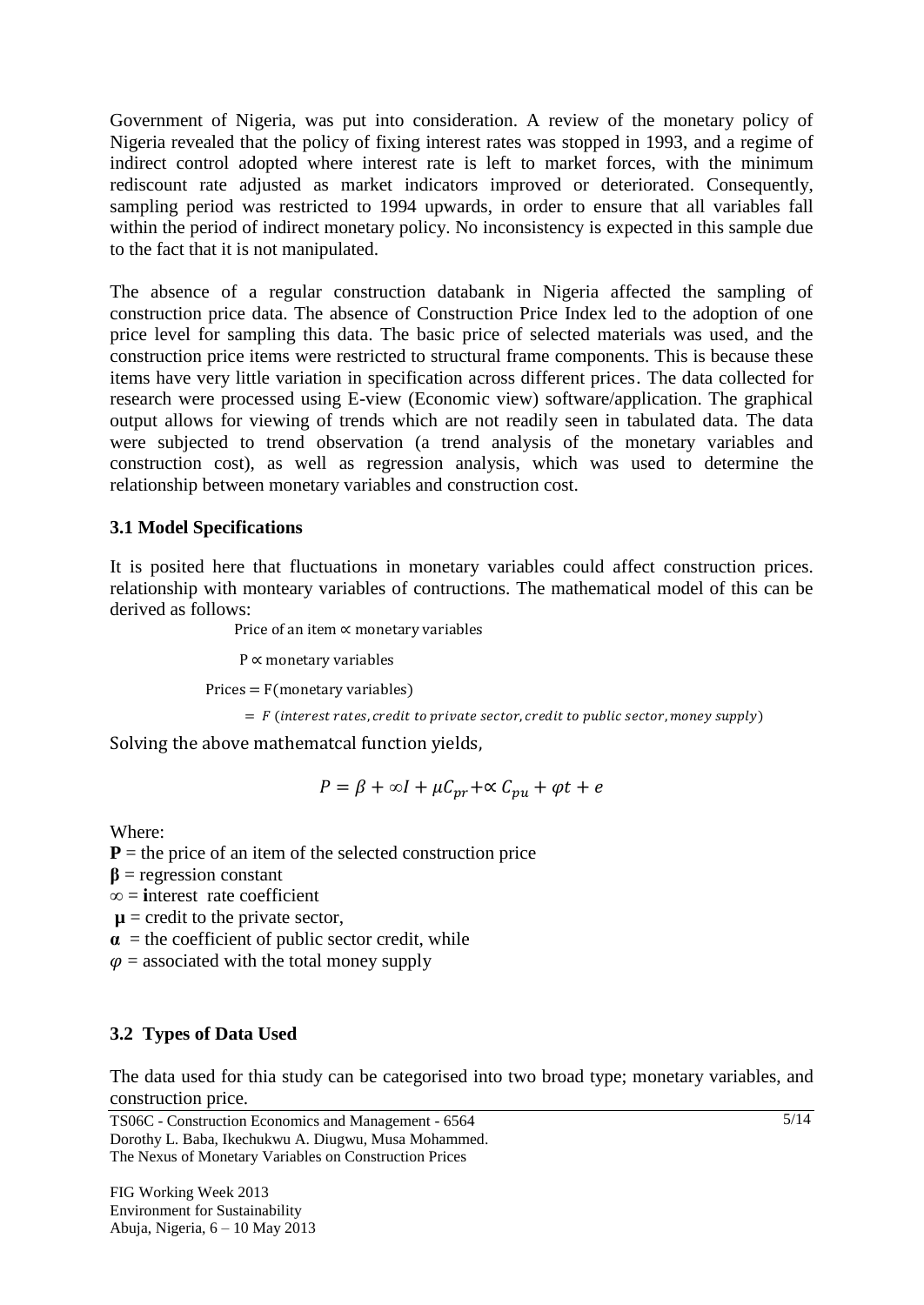### 3.2.1 Monetary Variables

These are macro-economic data on money supply and credit to the private sector compiled by the Federal Office of Statistics (FOS), and the Central Bank of Nigeria (CBN). The interest rate is available on a quarterly basis, and is subject to government monetary policy at any point in time. A major determinant of interest rate is the Central Banks Minimum Rediscount Rate (MRR) - the rate at which banks borrow from the Central Bank. This, in turn, is affected by trends in the market. Adjustments to MRR are done based on level of inflation in the market, and other government monetary policy components.

#### 3.2.2 Construction Price

This is a microeconomic data, which is not available in the national statistics publications. The absence of a National Construction Price Index (CPI) or Tender Price Index (TPI) means that there is no central source of data for the price of construction materials, which would have, put it on the same level of aggregation with the interest rate data. The price for selected construction items are only available at primary sources which include material manufacturers, material suppliers and Bill of Quantities.

### **3.3 Data Collection Instrument**

The data collected for this study is quantitative in nature, thus ensuring the validity of data collected. Forms were designed to capture the data on a quarterly time frequency. These items chosen are common materials used in construction projecs (irrespective of size or nature) found in a typical Bill of Quantities. **Table 3.3**below shows the nature of data collected for construction works.

| Table 5.5. Nature of data conected    |                          |
|---------------------------------------|--------------------------|
| Description of material               | Price                    |
| Cement                                | $N/50$ kg bag            |
| 225mm hollow block                    | N/piece                  |
| High yield tensile reinforcement bars | $\frac{N}{100}$          |
| China W.C Suite                       | $N/$ unit                |
| PVC pipe                              | $N/3.6m$ length          |
| $1m2$ ceramic floor tiles             | $N/c$ arton              |
| 50 x 50 x 3600mm hardwood             | $\frac{N}{3}$ .6m length |
| $1$ mm <sup>2</sup> twin core cable   | $N$ roll                 |
| 4 litre emulsion paint                | $N/t$ in                 |
|                                       |                          |

Table 3.3: Nature of data collected

### **4. RESULTS, ANALYSIS AND DISCUSSION**

### **4.1 Trend of Monetary Variables and Material Price**

#### 4.1.1 Trend of Monetary Variables

Figures 4.1 to 4.4 below show the observed trends in monetary variables covered in this study. It could be noticed that the interest rate trend contains a mixture of both negative and positive slopes. The positive slopes, which reflect increases, occur towards the end of direct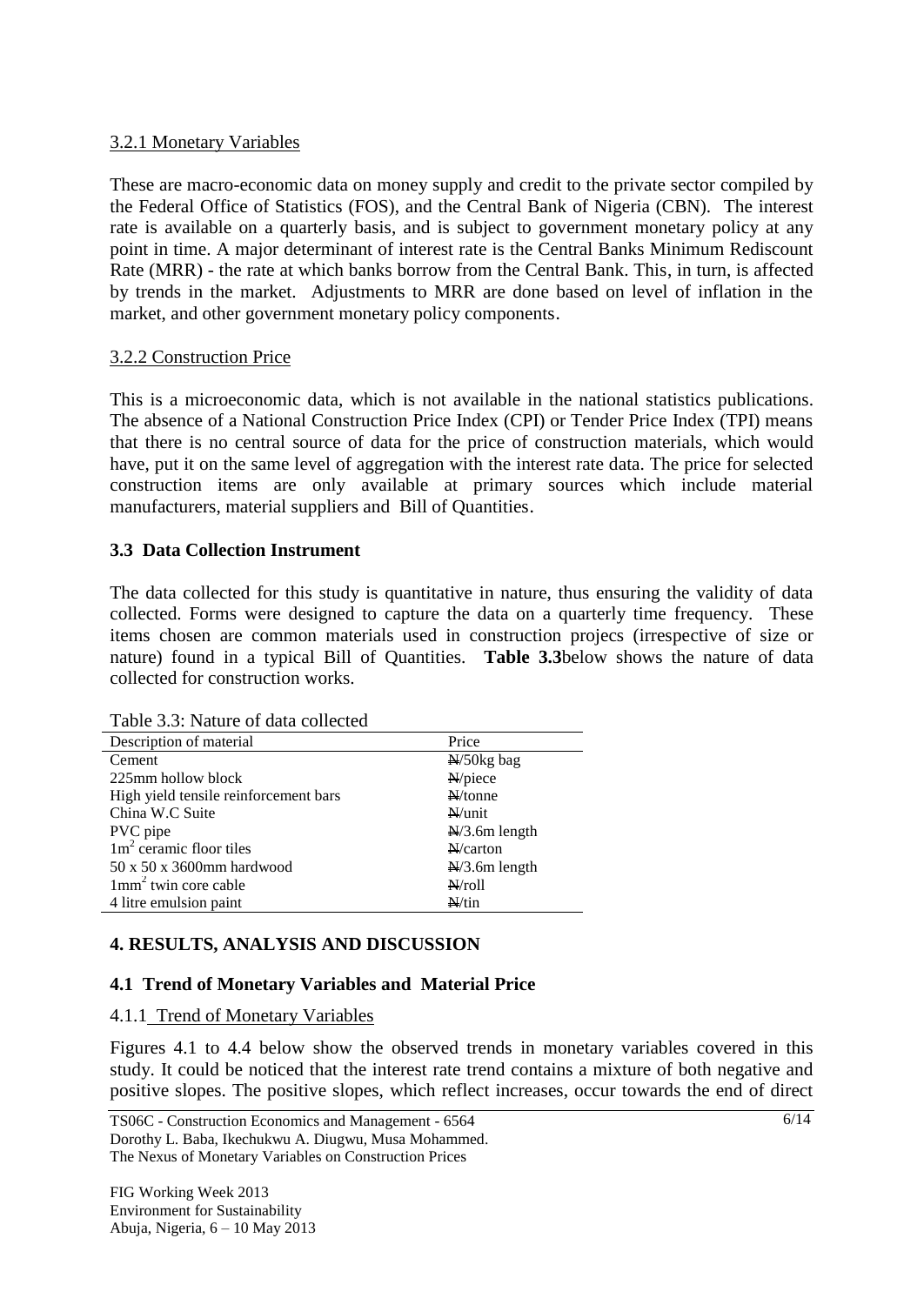monetary control period in 1993 as explained by Nnanna (2001), and then between 1997 and 2002. It could also be observed that while the highest value of prime lending rate occurred in 1993 just before the transition to indirect monetary control, there has been a continuous reduction in the interest rate since 2002.



Over the same period of study (1990 -2004), credit facility to the private sector increased steadily. A closer analysis of the gradient of Figure 4.2 shows that the rate of increase between 2000 and 2004 is notably higher than for the period 1994-1999.





Again, while Figure 4.3 below suggests that the total money supply increased, Table 4.4 below shows that credit to the public sector actually declined from 2003.

Figure 4.3: Total Money Supply Trend

TS06C - Construction Economics and Management - 6564 Dorothy L. Baba, Ikechukwu A. Diugwu, Musa Mohammed. The Nexus of Monetary Variables on Construction Prices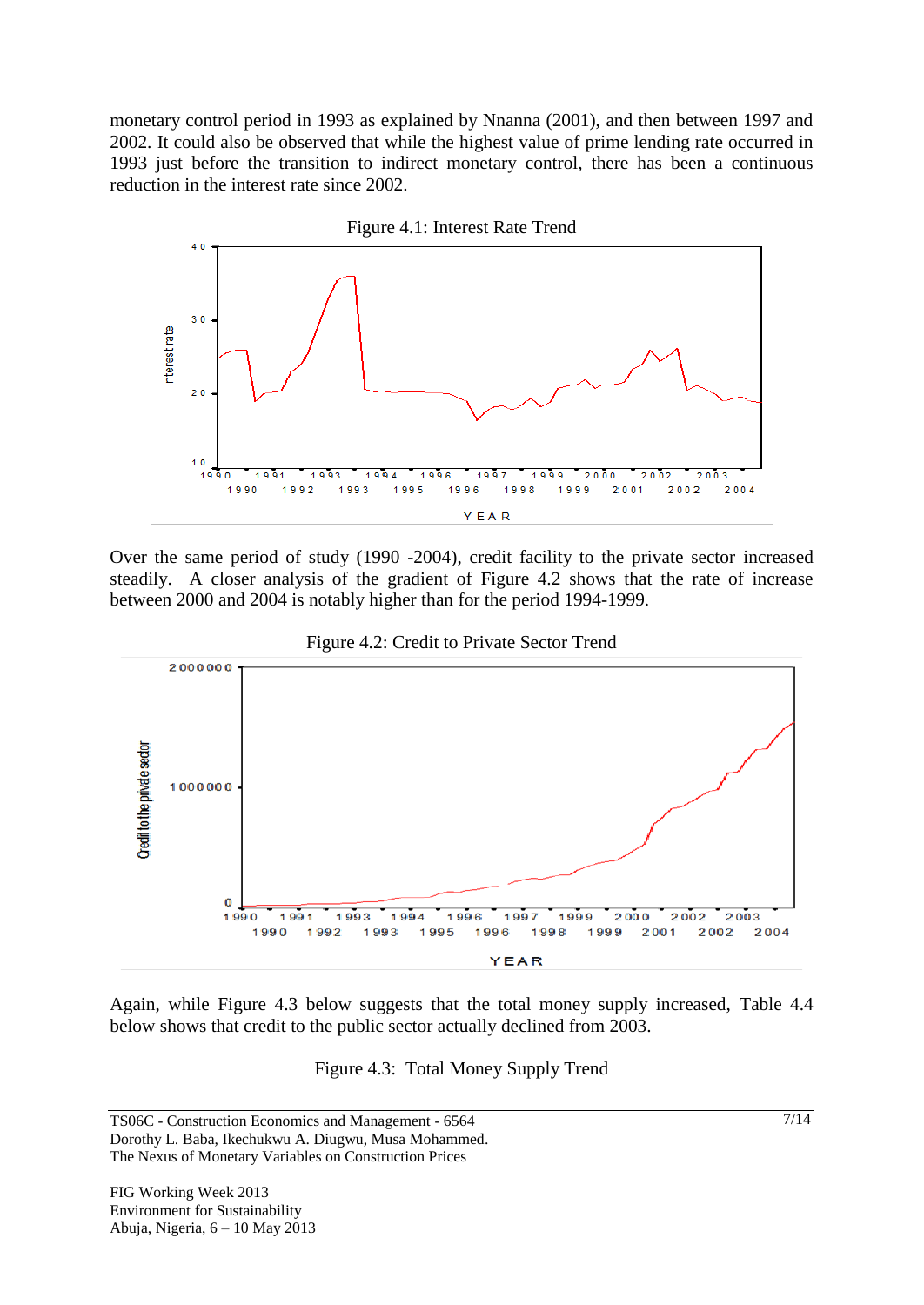





Table 4.1 shows the time series regression statistics, with the associated **ANOVA** F-values. It could be observed that the F-values are significant at above .05 level, implying agreement between the predicted value and the actual value of all the monetary variables.

| <b>Monetary Variable</b>        | adjusted $\mathbb{R}^2$ | d.f. | $\mathbf{F}$ | Sigf | Intercept | Gradient |
|---------------------------------|-------------------------|------|--------------|------|-----------|----------|
| Interest Rate.                  | .126                    | 56   | 8.04         | .006 | 24.8382   | $-.0878$ |
| <b>Credit to Private Sector</b> | .811                    | 56 - | 239.56       | .000 | $-293332$ | 23193.1  |
| <b>Credit to Public Sector</b>  | .572                    | 56   | 74.89        | .000 | $-132209$ | 8903.87  |
| <b>Total Money Supply</b>       | .788                    | 56.  | 207.84       | .000 | $-228427$ | 21262.3  |

Table 4.1: Regression Statistics for Monetary Variables Trend

Again, a comsderation of the regression statistics shows that while the F-statistics for these models show a significant agreement between the variables, acceptance of the models were affected by the  $R^2$  values. The models that showed significant fittness with the population

TS06C - Construction Economics and Management - 6564 Dorothy L. Baba, Ikechukwu A. Diugwu, Musa Mohammed. The Nexus of Monetary Variables on Construction Prices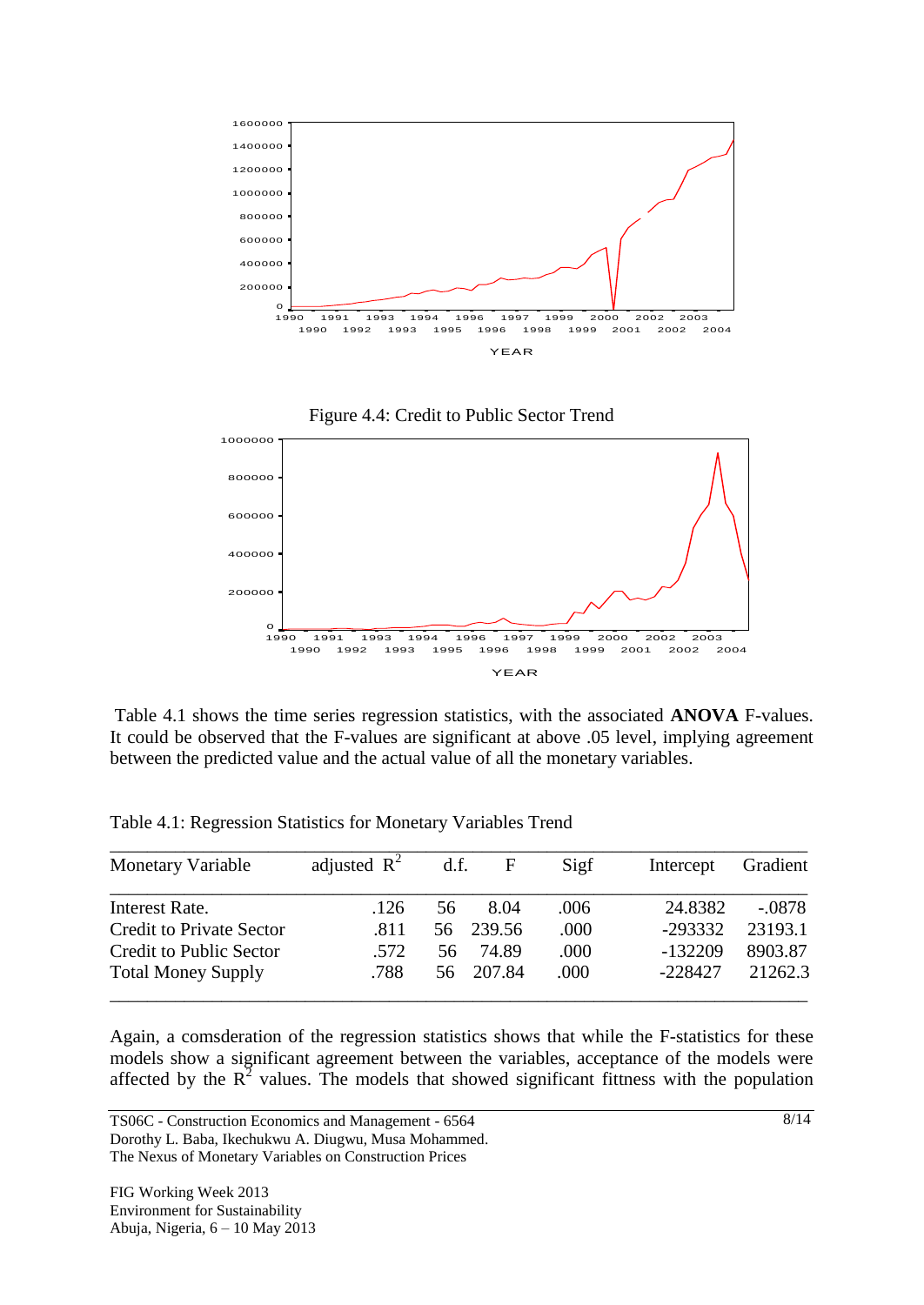were those of credit to the private sector and total money supply, whose values were above 0.7. When the criteria for model acceptance are taken into consideration, it is only the model for credit to the private sector, with an  $\mathbb{R}^2$  value of 0.811 that is acceptable.

#### 4.2.3 Trend of Material Prices

Figures 4.5 to 4.13 below show the observed trend for material prices.. The trend shows a general upward increase in the prices of building materials from the base year to end of the study period. The trend is almost linear in nature except for except for occasional departures seen in the prices of cement and high tensile steel which rose steeply between 2002 and 2004.Similarly, there was a a sharp rise in the price of sandcrete block between 2002 and 2004. Although there was a sudden surge in price of China W. C. between 2002 and 2003, this trend reverted to the trend before that period. for PVC pipe, there was with a haphazard but generally increasing trend.



Figure 4.7: 225mm Sancrete Block Price Trend Figure 4.8: China W.C Suite Price Trend









TS06C - Construction Economics and Management - 6564 Dorothy L. Baba, Ikechukwu A. Diugwu, Musa Mohammed. The Nexus of Monetary Variables on Construction Prices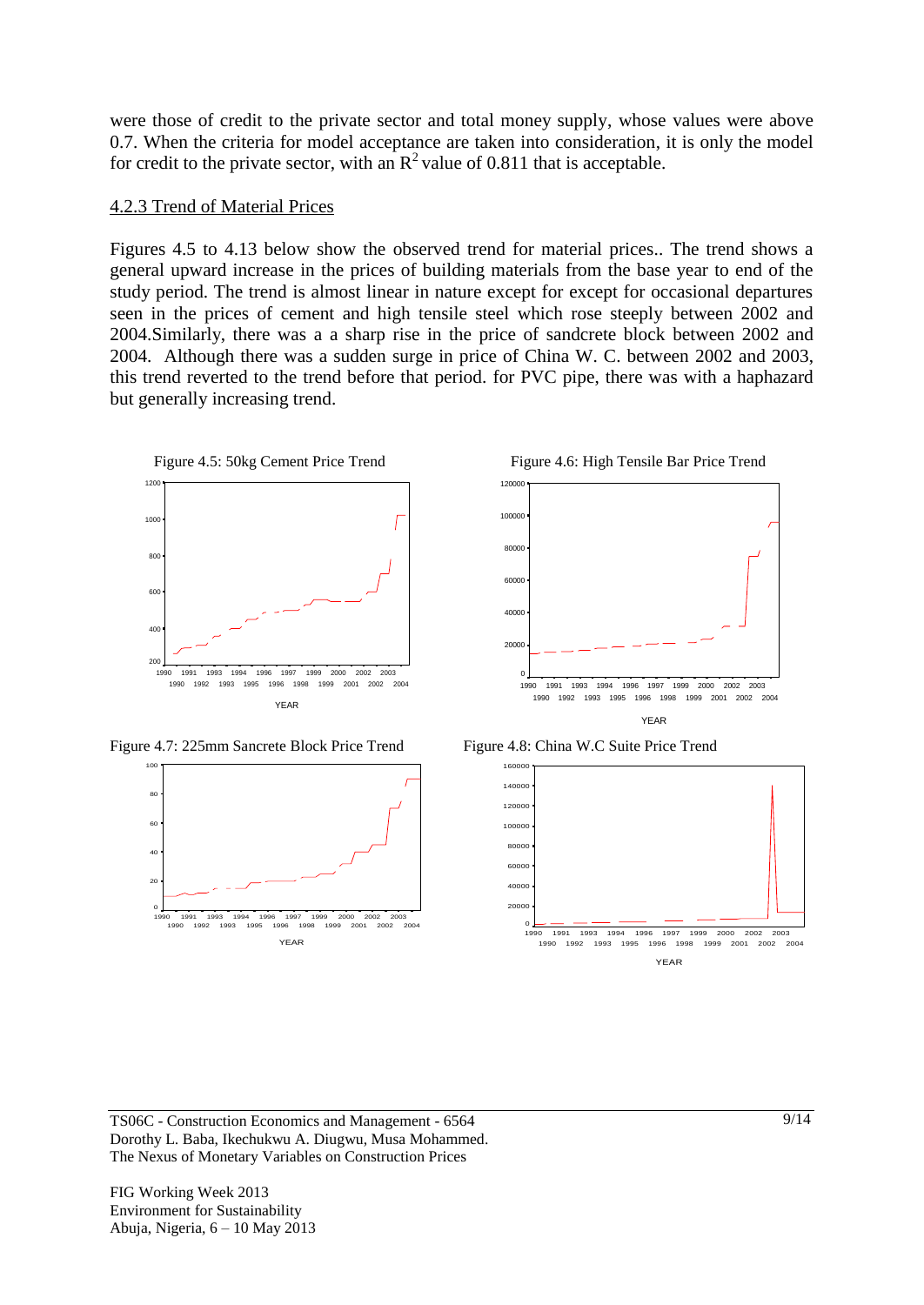













The regression statistics however leads to the rejection of some of the models. For instance, information on **Table 4.2** below shows that the models can only be accepted for five materials - PVC pipe, ceramic floor tiles, hardwood, electric cables, emulsion paints - which have coefficient of determination  $(R^2)$  above 0.8. This implies that for the rejected models there will be significant variation between the predicted and actual values.

TS06C - Construction Economics and Management - 6564 Dorothy L. Baba, Ikechukwu A. Diugwu, Musa Mohammed. The Nexus of Monetary Variables on Construction Prices

10/14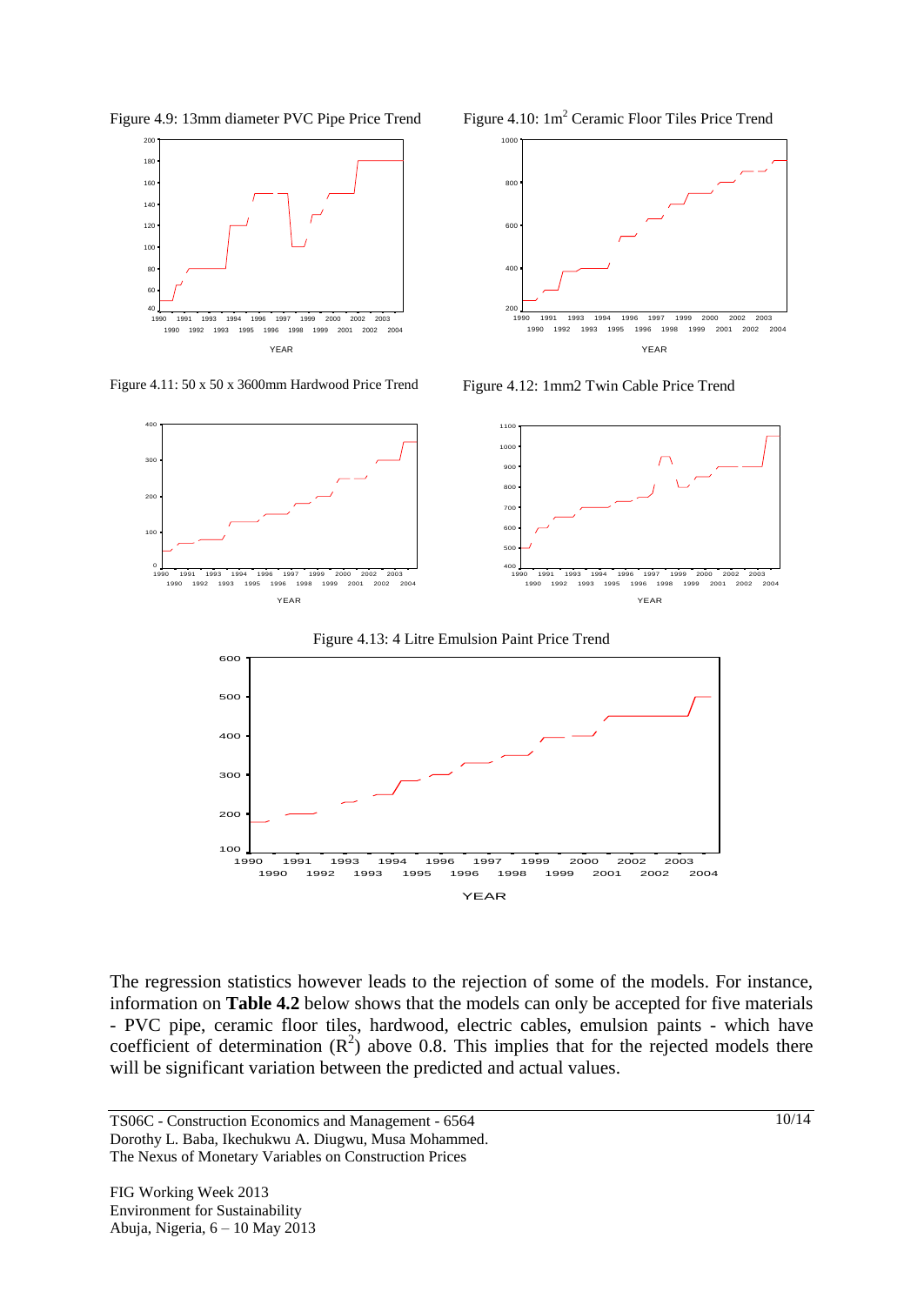| <b>Building Material</b>     | adjusted | d.f | F      | Sigf | Intercept | Gradient  |
|------------------------------|----------|-----|--------|------|-----------|-----------|
|                              | $R^2$    |     |        |      |           |           |
| Cement                       | .757     | 3   | 9.32   | .055 | 178.860   | 11.2470   |
| High Tensile Bar             | .485     | 3   | 2.82   | .192 | $-4823.9$ | 1134.9700 |
| 225mm hollow sandcrete block | .671     | 3   | 6.13   | .090 | $-7.9161$ | 1.2518    |
| China W.C Suite              | .768     | 3   | 9.92   | .051 | 891.964   | 175.8930  |
| PVC pipe                     | .891     | 3   | 24.59  | .016 | 60.0625   | 2.1875    |
| $1m2$ ceramic floor tiles    | .983     | 3   | 169.93 | .001 | 257.857   | 11.5714   |
| 50 x 50 x 3600mm hardwood    | .953     | 3   | 61.08  | .004 | 15.1250   | 5.3750    |
| $1mm2$ twin core cable       | .932     | 3   | 40.98  | .008 | 527.083   | 7.9167    |
| 4 litre emulsion paint       | .996     | 3   | 675.92 | .000 | 165.113   | 5.6726    |

Table 4.2: Regression Statistics for Material Price Trend

To fully accept the result from the ANOVA table and recommend the acceptance of the price models there is the need to see how well the model fits the population. This is achieved through a consideration of the  $R^2$  obtained from the regression statistics (Table 4. 3 below).

| <b>Building Material</b>     | R    | $R^2$ | Adjusted       | Std. Error |
|------------------------------|------|-------|----------------|------------|
|                              |      |       | $\mathsf{R}^2$ | of Est     |
| Cement                       | .925 | .855  | .840           | 73.209     |
| High Tensile Bar             | .934 | .873  | .858           | 9324.569   |
| 225mm hollow sandcrete block | .981 | .963  | .960           | 4.676      |
| China W.C Suite              | .402 | .162  | .078           | 19398.364  |
| PVC pipe                     | .836 | .698  | .674           | 24.522     |
| $1m2$ ceramic floor tiles    | .894 | .800  | .781           | 103.144    |
| 50 x 50 x 3600mm hardwood    | .952 | .907  | .898           | 29.730     |
| $1mm2$ twin core cable       | .863 | .745  | .721           | 76.882     |
| 4 litre emulsion paint       | .925 | .855  | .841           | 40.192     |

Table 4.3: Summary of Regression statistics of Price & Monetary Variables Model

The  $R<sup>2</sup>$  value obtained for the materials are quite high except for that of China W.C Suite, which was 16.2% unadjusted and 7.8% when adjusted. An extension of the limit of acceptance of the  $R^2$  value to 80% and above leads to an elimination of the models for PVC pipes, and  $1mm^2$  cable. Increasing the  $R^2$  level for acceptance of models to 0.9 or 90% will leave just the models for hardwood and sandcrete block qualifying for acceptance. It is worthy to note that these two materials are abundant locally and requires the least technological input to produce. This implies that the relationship between the price and monetary variables is questionable at this level.

### **5.2 Conclusions**

After testing for the relationship between cost of construction materials and monetary variables, the following model is reported as a suitable definition of the relationship between the construction items involved and the selected monetary variables. However, it is acknowledged that that other factors may influence the prediction of the models: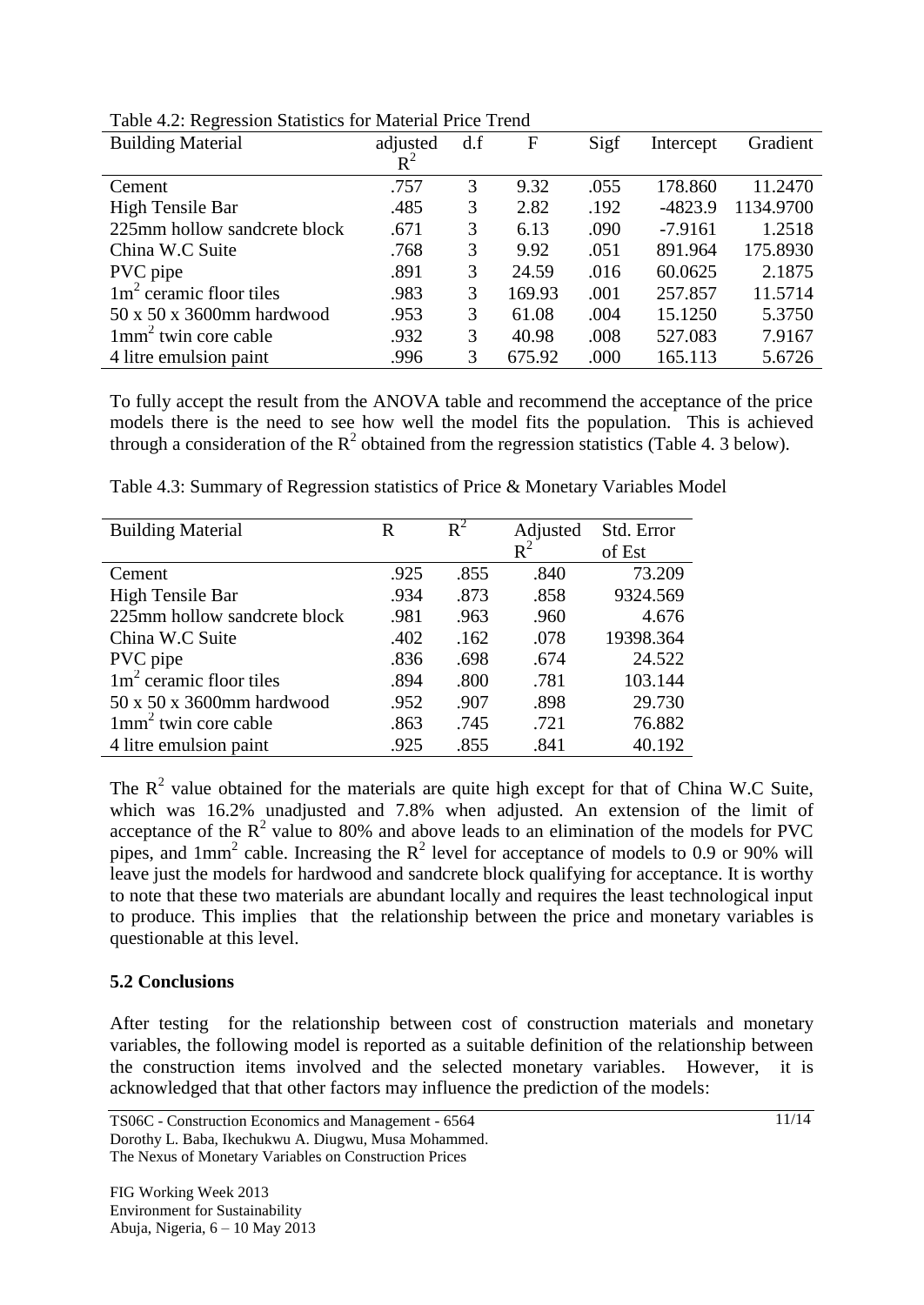Cement:

P=538.583-9.338I+1.934E-05C<sub>pr</sub>-1.273E-04C<sub>pu</sub>+4.283E-04t

High Tensile Bar:

P=12281.803-84.728I+2.630E-02C<sub>pr</sub>-1.954E-02C<sub>pu</sub>+1.655E-02t

225mm hollow sandcrete block:

P=16.749-0.319I+3.472E-05C<sub>pr</sub>-2.386E-05C<sub>pu</sub>+6.383E-06t

50 x 50 x 3600mm hardwood : P=175.530-3.282I+2.118E-04C<sub>pr</sub>-5.184E-05C<sub>pu</sub>-1.471E-05t

4 litre emulsion paint: P=341.842-4.314I+2.781E-04C<sub>pr</sub>-2.087E-04C<sub>pu</sub>+6.657E-06t

Where  $P = Price$  of material  $I =$ Interest Rate  $C_{\text{pr}}$  = Credit to the private sector  $C_{\text{pu}}$  = Credit to the public sector  $t =$  total money supply

The study therefore concludes that while there is established relationship between most items and the monetary variables, this relationship is not enough to use this models to predict future prices, except for thefive items listed above.

### **5.3 Recommendations**

With the level of data available, this study has been able to show that there is a relationship between monetary variables and the cost of procuring construction projects. This has far reaching implications for different people and organizations in the economy, ranging from the small house owner, the big real estate investor, to the government, and need for infrastructure development through construction. This is because the final cost of construction is passed to the clients by the contractors and consultants in the industry. The predictability of price through the use of these models will therefore help in good cost planning by those that require it.

While using this models to predict cost, it is recommended that provisions are made in the final estimate for errors caused by sudden changes in other economic policies other than monetary. For instance, the sharp change in the price of materials in 2003 was caused by a change fiscal policy of Nigeria on importation, whch in turn affetecd the models for some materials (e.g a china w.c unit). This study therefore recommends that frameworksaimed at easing the effect of sudden fiscal policy changes be developed, since this affects ongoing projects and may sometimes lead to project abandonment due to cost escalation. developing countries the author recommends a cautionary implementation of monetary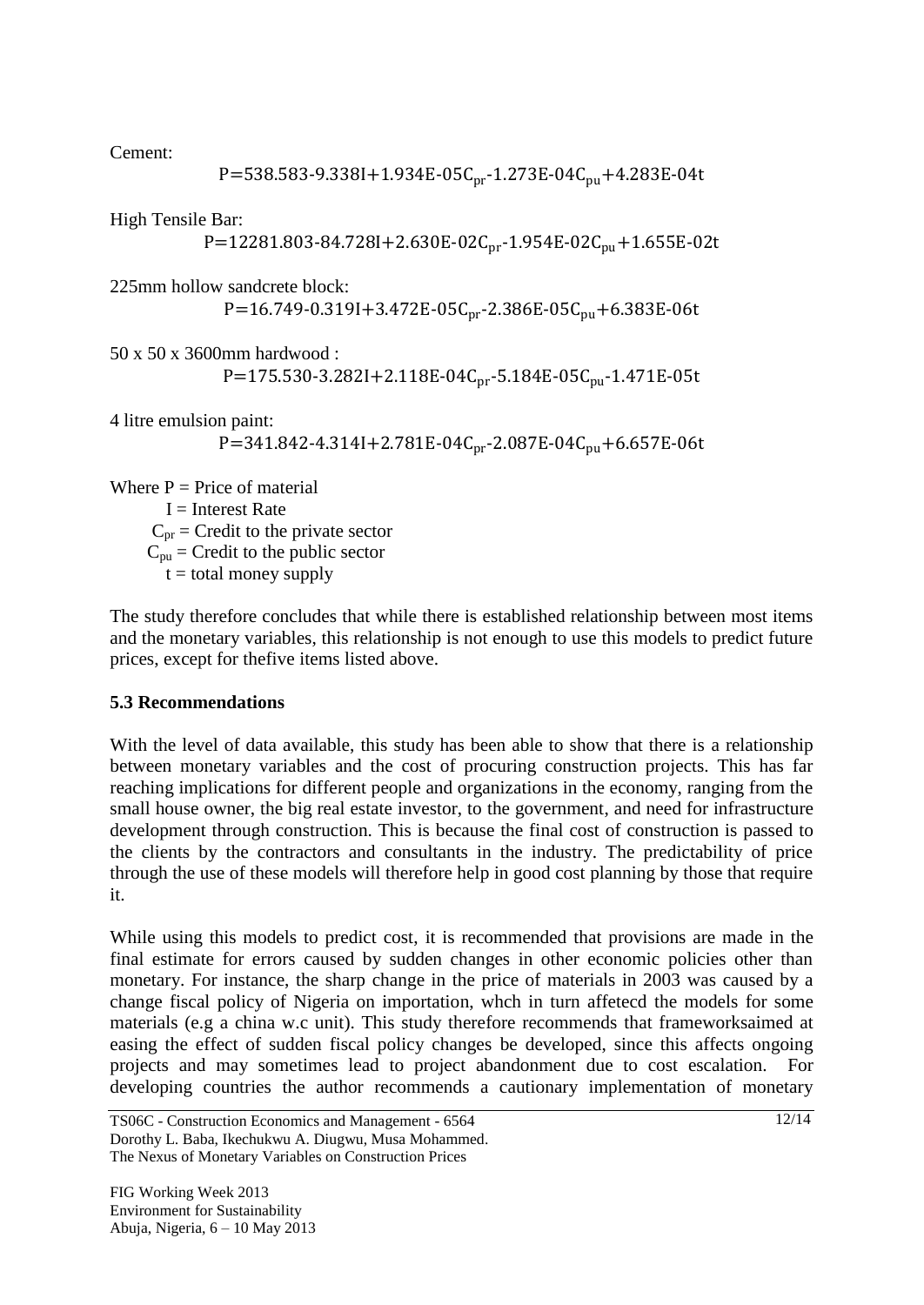variables and policy.

## **REFERENCES**

- Amassoma Ditimi, P. I and Olaiya, S.A. (2011). An Appraisal of Monetary Policy and Its Effect on Macro Economic Stabilization in Nigeria, *Journal of Emerging Trends in Economics and Management Sciences*
- Baloi, D. and Price, A. D. F. (2001). Evaluation of global risk factors affecting cost performance in Mozambique. RICS Foundation, London, COBRA 2001. Available on the Internet: <http://www.rics.org/site/download\_feed.aspx?fileID=2483&fileExtension=PDF>.
- Basurto, G. and Ghosh, A. (2001). The Interest Rate–Exchange Rate Nexus in Currency Crises. IMF Staff Papers, Special Issue, 47, pp. 99–120.
- Best, E.A. and Langston, C.A. (2005). 'International Comparisons of Construction Industry Performance: Further Investigations', QUT Research Week Conference, Brisbane, Australia, July 2005 in *QUT Research Week 2005 - Conference Proceedings*, ed Sidwell, A.C., Queensland University of Technology, Brisbane, Australia, pp. 58-72.
- Board of Governors of the Federal Reserve System (2005). The Federal Reserve System: Purposes and Function. Available at http://www.federalreserve.gov/pf/pdf/pf\_complete.pdf
- Central Bank of Nigeria (2011). What Is monetary policy? *Understanding Monetary Policy Series No 1*, Abuja: Central Bank of Nigeria
- Dikko, H. A. (2002), Cost Control Models for Housing and Infrastructure Development, FIG XXII International Congress Washington, D.C. USA, April 19-26
- Dye, J. and Sosimi, J. (2010). "United Kingdom National Accounts-The Blue Book," Palgrave Macmillan, UK
- Jhingan, M. L.(2003), Macroeconomic Theory, Delhi, Vrinda Publicatons Ltd.
- Okema, J. E. (2000), Risk and Uncertainty Management of Projects: Challenges of Construction Industry. Proceedings of the  $2<sup>nd</sup>$  International Conference on Construction in Developing Countries. Botswana, November
- Olatunji, O A and Bashorun, N (2006). A system view of the labour profile structure of the construction industry in the developing countries: Nigeria, a case study. *In:* Torrance, J V, Adnan, H and Takim, R (Eds.), *International Conference in the Built Environment in the 21st Century (ICiBE)*, 13 - 15 June, Kuala Lumpur, Malaysia

Oyediran, O. S. (2001). Movement of Construction Prices and Macro-economic Variables in